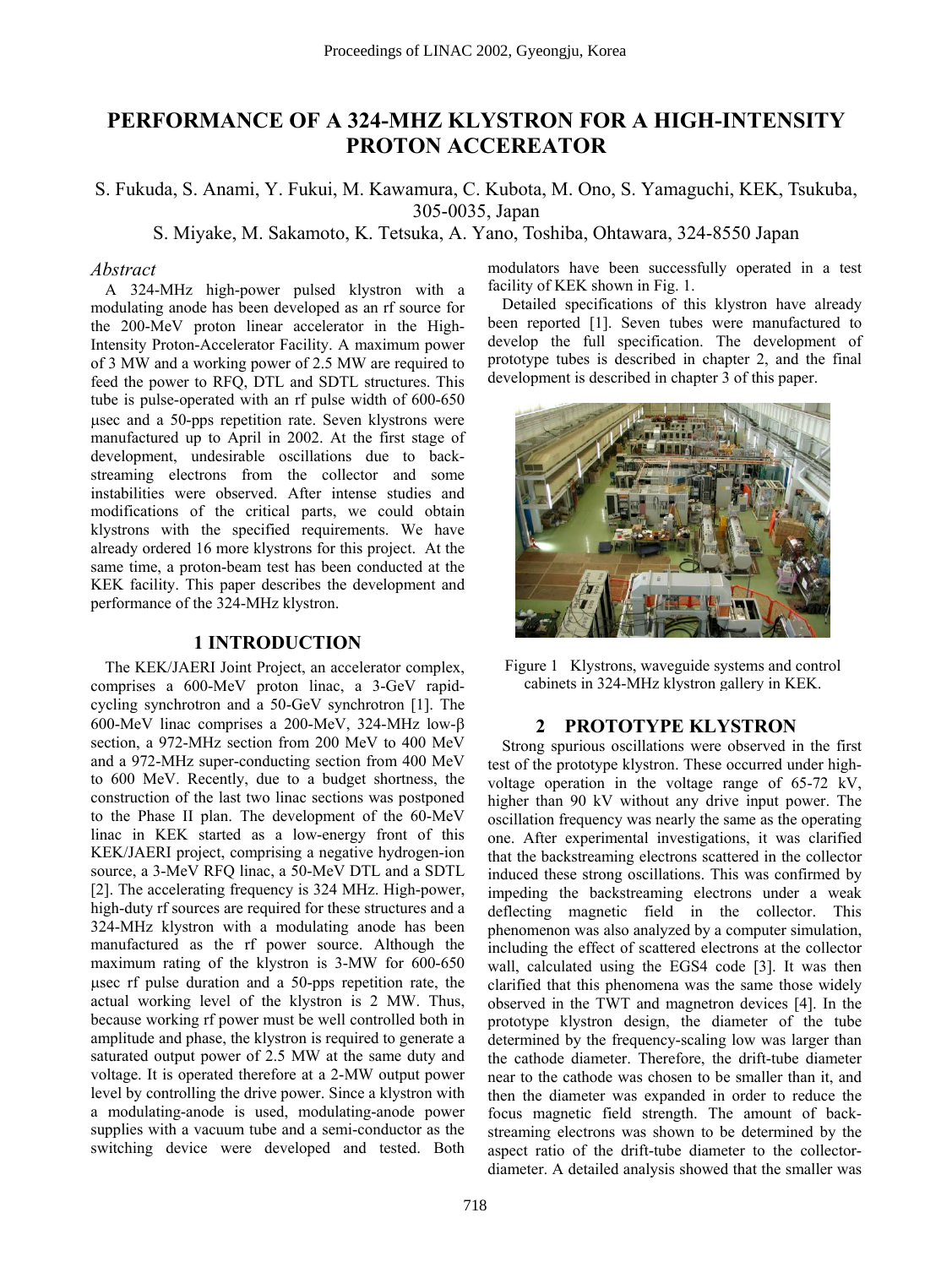

#### Figure 2 Beam trajectories in the collector of #1A klystron.

this aspect ratio, the greater were the number of backstreaming electrons. In Fig.2, the trajectory examples of the prime beam and the backstreaming electrons in the collector region are shown. From a simulation using the EGS4 code, it became clear that the backstreaming electrons could be decreased by using a larger-diameter collector or a smaller drift-tube diameter [5]. Several experiments using klystrons with different collector shapes were performed to eliminate these oscillations as well as associated unstable phenomena related to the input drive power. The test results after changing the collector diameter are summarized in Table 1. Clear improvements were obtained by these changes of the collector size. Finally, we obtained the performance, as shown in Fig.3. Nearly a 3-MW output power and an efficiency of 52% were obtained when the anode voltage was applied at a value 10% higher than the nominal dividing ratio between the cathode and the modulating anode voltage for a cathode voltage of 105.6 kV. These proto-type klystrons are now being used for high-power tests of the waveguide components and accelerator structure in a new klystron gallery at KEK.

Table 1 Collector shapes and experiment results for the oscillation threshold beam voltage.

| Tube | Collector | Collector | Oscillation        |
|------|-----------|-----------|--------------------|
|      | radius    | length    | threshold beam     |
|      | (cm)      | (cm)      | voltage            |
|      |           |           | (kV)               |
| #1   | 6.5       | 62.4      | 63 < V < 71,90 < V |
| #1A  | 11.5      | 92.4      | 95 < V             |
| #2   | 11.5      | 122.4     | $104 < V$ or no-   |
|      |           |           | oscillations up to |
|      |           |           | 110kV              |

## **3 NEW DESIGN**

In order to aim for more stable operation, a newly designed klystron, based on a more simple structure with a constant drift-tube diameter, was developed at Toshiba Corporation. In this design, the aspect ratio of the drift-



Figure 3 Performances of the prototype klystron #2.

tube diameter to the collector-diameter was chosen to be larger than that in the prototype klystrons. In order to achieve this design, the whole focusing magnetic field strength was increased from 200 to 350 Gauss. An example of the modulating anode gun design [6] calculated using the EGUN code is shown in Fig. 4.

This new tube was manufactured and tested in 2001. Though no spurious oscillation was observed in this new tube's performance, a slight instability was observed in the relation between the input and output characteristics. Since this was thought to be undesirable when we perform the amplitude and phase feedback control, an intense investigation was conducted. This instability involved very high-frequency components at around 1500 MHz. A further experimental investigation, by changing the focusing field and tuning each cavity, showed evidence that stray electrons caused the instability at the intermediate klystron cavity region. By choosing the proper magnetic field at this region, we succeeded in to suppress this instability. Partly, this instability may be



Figure 4 Beam trajectories in the gun region of newly developed klystron.

related to the high gain characteristics of about 60 dB, since the Q value of the first cavity was chosen to be